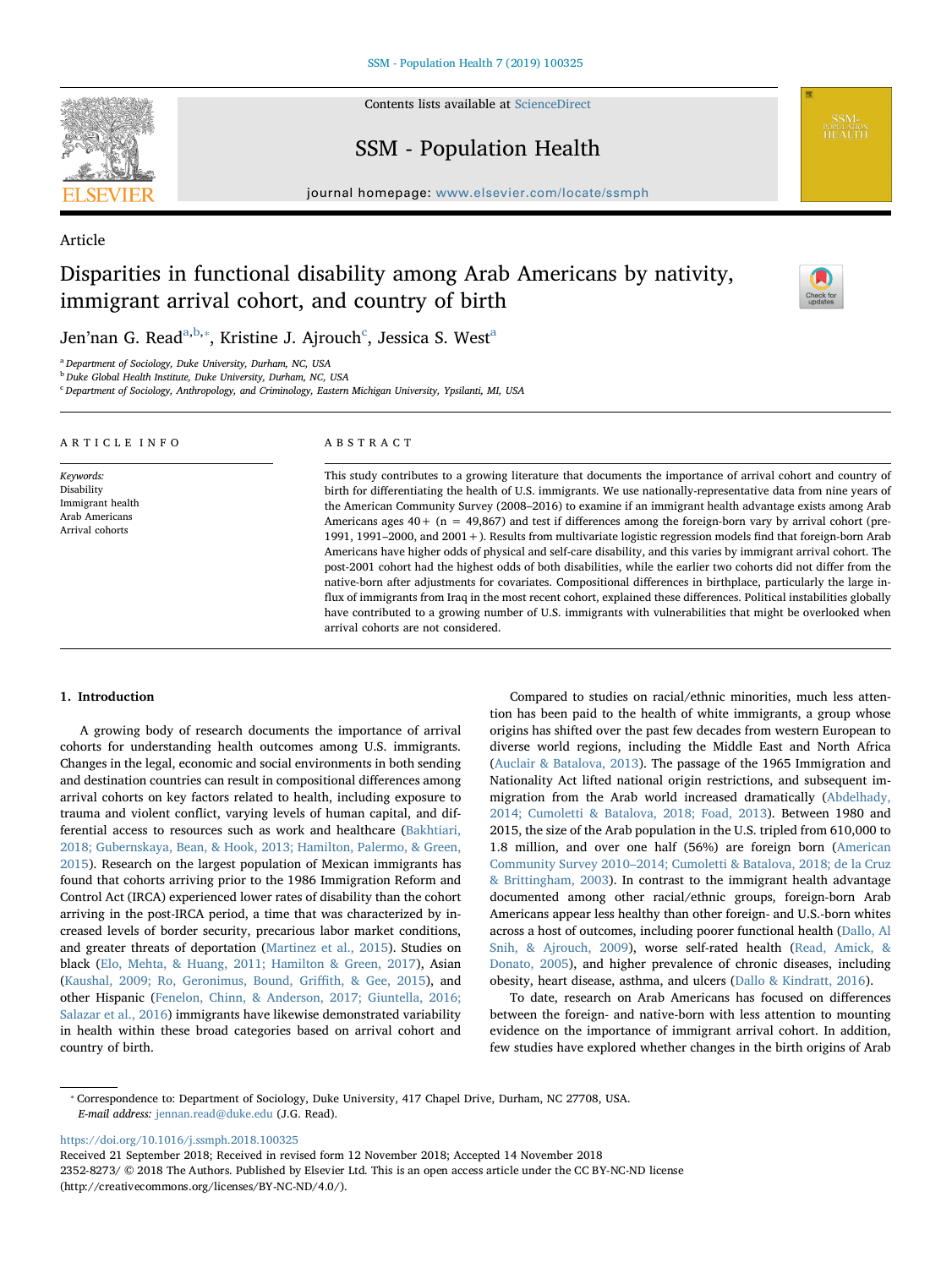immigrants over time contribute to disparities among them. The current study aims to address these gaps and contribute to the literature by examining how immigration affects the health of a group classified as white and by assessing whether comparisons based on nativity (foreignborn vs. native-born) mask diversity among immigrant arrival cohorts. We identify three historical periods in the post-1965 era that coincide with global events and changes in U.S. immigration policy that affected the composition and flow of Arab immigrants based on their timing of arrival in the U.S.: 1) prior to the 1991 Gulf War; 2) between 1991 and 2000 (prior to 9/11 terrorist attacks); and 3) from 2001 to present. The analysis uses nationally-representative data to answer three related questions: 1) To what extent do Arab Americans exhibit an immigrant health advantage in disability?; 2) To what extent do nativity-based differences in disability vary across immigrant arrival cohort?; and 3) To what extent do compositional differences in region of birth contribute to arrival cohort patterns?

## 2. Background

The geographic origins of the foreign-born population have become increasingly diverse in recent decades and shifted attention to the importance of region of birth and period of arrival for understanding health outcomes among U.S. immigrants. Studies that once documented consistent patterns of better health on arrival with declining health over time (i.e., the healthy immigrant effect), now find much more varied health trajectories among U.S. immigrants when they are disaggregated by region of birth and arrival cohort [\(Reynolds, Chernenko, & Read,](#page-8-4) [2016\)](#page-8-4). Varying levels of economic development and political stability in the sending region, coupled with unique historical relations with the U.S., has contributed to more wide-ranging socioeconomic and health profiles among immigrants from different regions of birth [\(Almeida,](#page-7-7) [Biello, Pedraza, Wintner, & Viruell-Fuentes, 2016](#page-7-7)). Timing of entry is salient because the legal, economic, and social environments in both sending and destination countries can result in compositional differences among arrival cohorts on key factors related to health, including exposure to trauma and violent conflict, varying levels of human capital, and differential access to resources such as work and healthcare ([Hamilton et al., 2015; Ro et al., 2015\)](#page-8-5).

Such has been the case for Arab immigrants arriving in the U.S. in recent decades ([Foad, 2013; Inhorn, 2018\)](#page-8-6). The 1965 Immigration and Nationality Act marked the opening of emigration from the Middle East after a 40-year moratorium following the 1924 Johnson-Reed Act ([Migration Policy Institute, 2013](#page-8-7)). A driving force in emigration from Arabic-speaking countries since that time has been political and economic instability. While the Arab world encompasses 17 countries, the vast majority of Arab immigrants in the U.S. today hail from Lebanon, Egypt, Syria, and Palestine, with a smaller but rapidly growing segment from Iraq ([Asi and Beaulieu, 2013](#page-7-8)). The presence and intensity of instability in these countries has varied over time, as has the level of U.S. involvement in Middle East conflicts and degree of restrictiveness of U.S. immigration policies toward the Arab world ([Inhorn, 2018](#page-8-8)). As shown in [Fig. 1](#page-2-0) these regional events, coupled with changes in U.S. immigration policies, have altered the national origin composition of Arab immigrants entering the U.S. in different arrival cohorts. $<sup>1</sup>$  $<sup>1</sup>$  $<sup>1</sup>$  The first</sup> period, pre-1991, witnessed the migration of Arab immigrants who were able to flee regional turmoil caused by the Israeli-Palestinian conflict, Lebanese Civil War, and Iraq-Iran War [\(Foad, 2013; Samhan,](#page-8-6) [1999\)](#page-8-6). Nearly two-thirds of Arab immigrants arriving during this period were from Egypt, Lebanon, Iraq, and Jordan. Since the U.S. had minimal direct involvement in these conflicts, the context of reception for immigrants in this arrival cohort was less hostile than for those

arriving in subsequent years.

The second period, 1991–2001, saw the U.S. become more directly involved in Middle East conflicts, notably the first Gulf War in Iraq in 1991. Economic sanctions in Iraq, along with a rise in religious fundamentalism across the region initiated immigration to the U.S. from Egypt, Syria, and Iraq [\(Abdelhady, 2014\)](#page-7-3). The third period, post-2001, saw worsening conditions for Arab immigrants in the sending countries and on arrival in the U.S. The 2003 U.S. invasion in Iraq and a ripple of regime overthrows in the Arab Spring saw a growing number of Arab refugees arriving in the U.S., with Iraqis comprising almost one-third of refugees admitted in 2014 [\(Mossaad, 2016](#page-8-9)). Heightened hostility toward Arab Americans in the post-9/11 era resulted in more deeply entrenched negative bias that created more challenging contexts of assimilation for this cohort [\(Haboush & Barakat, 2014](#page-8-10)).

Important to the situation of functional health is that when a country experiences prolonged instability, it can influence whether and what type of work was available, access to clean water, nutrition and medical care, as well as elevated exposure to toxins and environmental hazards [\(Levy & Sidel, 2013\)](#page-8-11). These situations can also increase the likelihood of physical injuries that would compromise mobility and functional health. Given changes in the migration contexts of Arab immigrants over time, differentiating the experiences of arrival cohorts may yield important patterns in how immigrant status links to functional health.

#### 3. Methods

## 3.1. Data

We used data from the 2008 to 2016 one-year files of the American Community Survey (ACS) Public Use Microdata Sample (PUMS). The ACS is a nationally-representative dataset that contains detailed information on ancestry and birthplace, which allows us to identify foreign- and native-born Arab Americans. Each microdata file is a stratified subsample of the full Census that represents approximately 1% of all housing units in the United States [\(Ruggles, Genadek, Goeken,](#page-8-12) [Grover, & Sobek, 2017\)](#page-8-12).

We designated respondents as native-born Arabs if they were born in the U.S. and reported an Arab ancestry based on the Office of Management and Budget's (OMB) classification schema [\(Asi &](#page-7-8) [Beaulieu, 2013; Brittingham & de la Cruz, 2005; de la Cruz &](#page-7-8) [Brittingham, 2003\)](#page-7-8). We classified respondents as foreign-born Arabs if they reported an Arab ancestry and were born in one of the following countries identified in the ACS: Algeria, Egypt, Iraq, Jordan, Kuwait, Lebanon, Morocco, Palestine, Saudi Arabia, Syria, United Arab Emirates, or the Yemen Arab Republic (i.e., OMB countries included in the ACS). Our analysis focused on Arab persons aged 40 or older, as many health problems begin to manifest themselves during midlife [\(Martin &](#page-8-13) [Schoeni, 2014](#page-8-13)). The final sample size was 49,867 Arab individuals (16,826 U.S.-born and 33,041 foreign-born). The foreign-born group was then divided into three groups based on arrival cohort: pre-1991 (n  $=$  18,980), 1991–2000 (n = 7,786), and 2001 and forward (n = 6,275).

## 3.2. Measures

The main outcome variables were two types of disability: self-care disability and physical disability. The first was based on a question that asked respondents whether, because of a physical, mental, or emotional condition, they had difficulty dressing or bathing (self-care disability), and the second asked if they had serious difficulty walking or climbing stairs (physical disability). We focused on these variables because they are commonly used measures of activities of daily living and functional limitations ([Elo et al., 2011](#page-7-1)) and have known reliability and validity in studies of Arab populations ([Dallo et al., 2009\)](#page-7-5). Respondents were coded as having a disability if they answered affirmatively to these

<span id="page-1-0"></span> $^{\rm 1}$  Author calculations from the American Community Survey. Calculations for adults ages  $40+$  were similar to those for ages  $25+$  with respect to national origin composition across cohorts.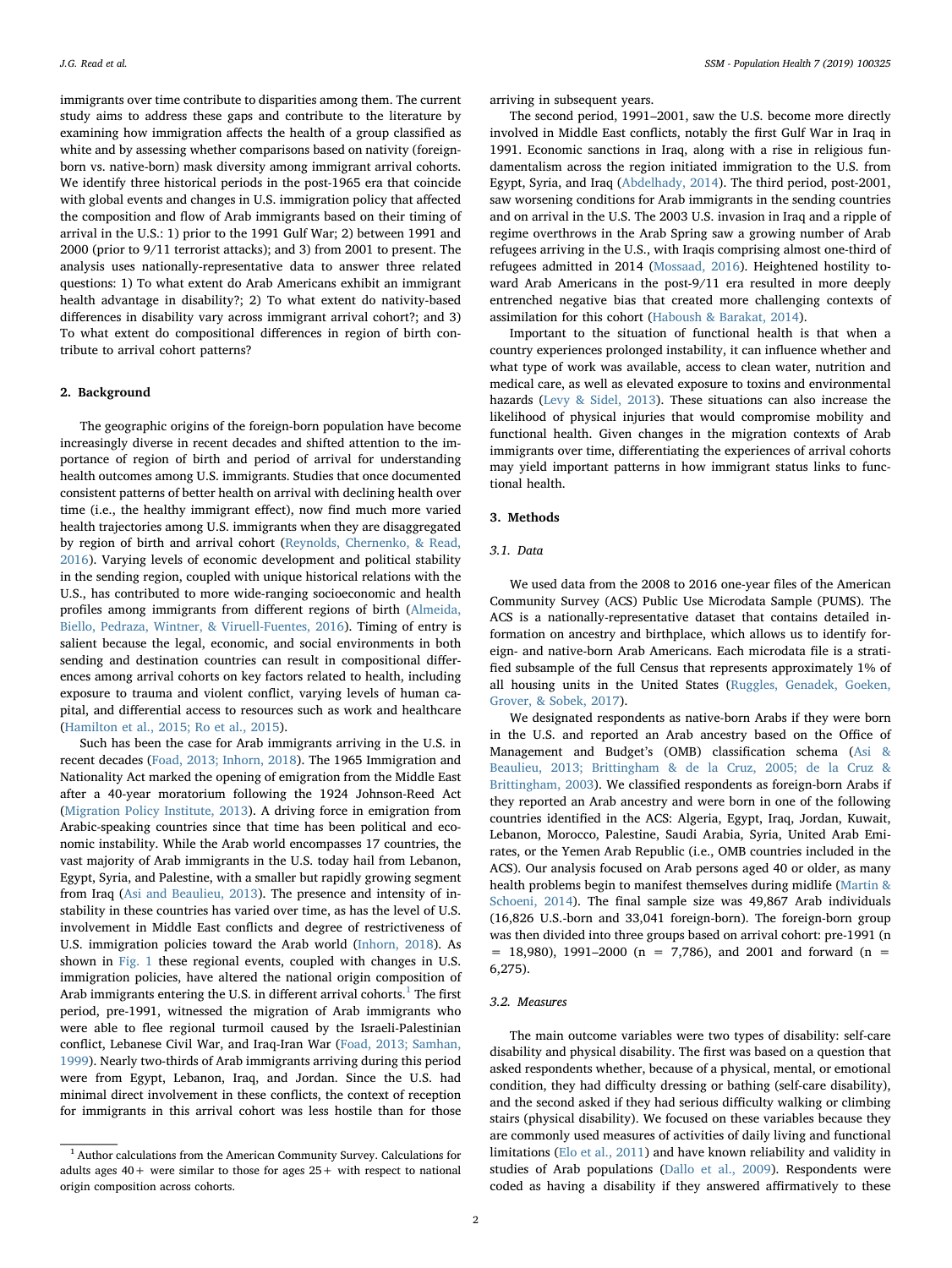<span id="page-2-0"></span>

Fig. 1. Major Birthplaces for Arab immigrants by arrival cohort, Aged 25+, ACS 2008–2016. Y-axis: Percentage of Arab immigrant population.

questions.

We examine differences in physical and self-care disability among Arabs by nativity and immigrant arrival cohort. Nativity is a dichotomous variable indicating whether individuals are U.S.-born (reference) or foreign-born. Immigrant arrival cohort was created using a continuous variable in the ACS that reports the year in which a foreignborn individual entered the U.S. ("When did this person come to live in the United States?"). We identify three distinct periods of immigration from the Middle East in the post-1965 era that coincide with regional conflicts and changes in U.S. immigration policy that influenced the composition and flow of immigrants over time: 1) prior to 1991; 2) between 1991 and 2000; and 3) 2001 to present.

We include birthplace to assess changes in the region of origin of Arab immigrants arriving in the U.S. over time. Arab immigrants were classified into one of the following seven categories based on their response to the ACS question that asked, "Where was this person born?": Lebanon (reference), Egypt, Iraq, Jordan, Syria, Palestine, and other. The other category contains birthplaces with percentages too small for meaningful analyses (e.g., Algeria 1.7%, Kuwait 1.8%, Saudi Arabia 1.1%); we include the "other" category in the analyses but do not attempt to interpret the findings.

Following prior research on immigrant health, we control for several sociodemographic and immigration characteristics that may mediate the association between nativity and health [\(Hamilton & Hummer,](#page-8-14) [2011\)](#page-8-14). Demographic factors included age (years); age squared; gender; and marital status (married  $=$  ref, separated/divorced, widowed, never married/single). Socioeconomic factors included educational attainment (less than high school = ref, high school graduate, some college, college degree or more) and poverty status (401% or above  $=$  ref, 139–400%, 138% and below). Recent research has established the necessity of including both arrival cohort and duration in the U.S. when estimating immigrant health [\(Hamilton et al., 2015](#page-8-5)). We control for duration of residence using a continuous variable in the ACS that measures how long a foreign-born individual has been living in the U.S. (collapsed into categories for analysis: 0–10 years = ref, 11–20 years, 21 years or more). Finally, we control for citizenship status (U.S. citizen = ref, not a citizen) and English language proficiency (speaks English very well/well = ref, does not speak English well/at all) [\(Dallo, Booza,](#page-7-9) [& Nguyen, 2015\)](#page-7-9).

## 3.3. Analysis

To test our three research questions, the analysis begins with descriptive statistics for Arab Americans by nativity and immigrant arrival cohort. To compare the foreign-born and native-born as well as differences between arrival cohorts, we used the Pearson  $\chi^2$  test to evaluate categorical variables and the adjusted Wald test for continuous variables. Statistically significant differences are reported in [Table 1](#page-3-0). To test health differences between native-born Arabs and the three arrival cohorts while controlling for duration in the U.S., we analyze multiple cross-sections of data using the method developed by [Borjas \(1985\)](#page-7-10) and used in many subsequent studies of immigrant arrival cohorts ([Antecol](#page-7-11) [& Bedard, 2006; Hamilton & Hummer, 2011; Hamilton et al., 2015; Ro](#page-7-11) [et al., 2015\)](#page-7-11). Specifically, we use the following logistic regression equation:

## $Y_i = X_i \beta + A_i \gamma + C_i \delta + R_i \phi + T_i \pi + \epsilon_i$

where Y is a binary indicator of having a physical disability (or a selfcare disability) and  $X$  is a vector of covariates (age, age squared, gender, marital status, educational attainment, poverty status, citizenship status, and English language proficiency). A is a vector of dummy variables representing duration in the U.S., C is a vector of dummy variables representing the three arrival cohorts, and R is a vector of dummy variables identifying place of birth. T represents a vector of dummy variables indicating the survey wave. For native-born Arabs, arrival cohort, duration in the U.S., and birthplace are all set to zero. The estimation equation for the native-born group is:

## $Y_i = X_i \beta + T_i \pi + \epsilon_i$

Note that all analyses were conducted by pooling observations for native- and foreign-born Arabs in each survey wave. Pooling in this manner introduces the restriction that the period and other covariates in the model are estimated as being the same for both native-born individuals and immigrants. In other words, all covariates are predicted for native-born Arabs and used as a baseline to establish differences in arrival cohort, duration in the U.S., and birthplace effects for foreignborn Arabs. Restricting period in this manner allows for a separate analysis of arrival cohort and duration among immigrants [\(Antecol &](#page-7-11) [Bedard, 2006; Hamilton et al., 2015\)](#page-7-11).

We used multivariate logistic regression models to predict physical disability [\(Table 2\)](#page-4-0) and self-care disability ([Table 3\)](#page-5-0) among native- and foreign-born Arab Americans. The analysis first compared foreign-born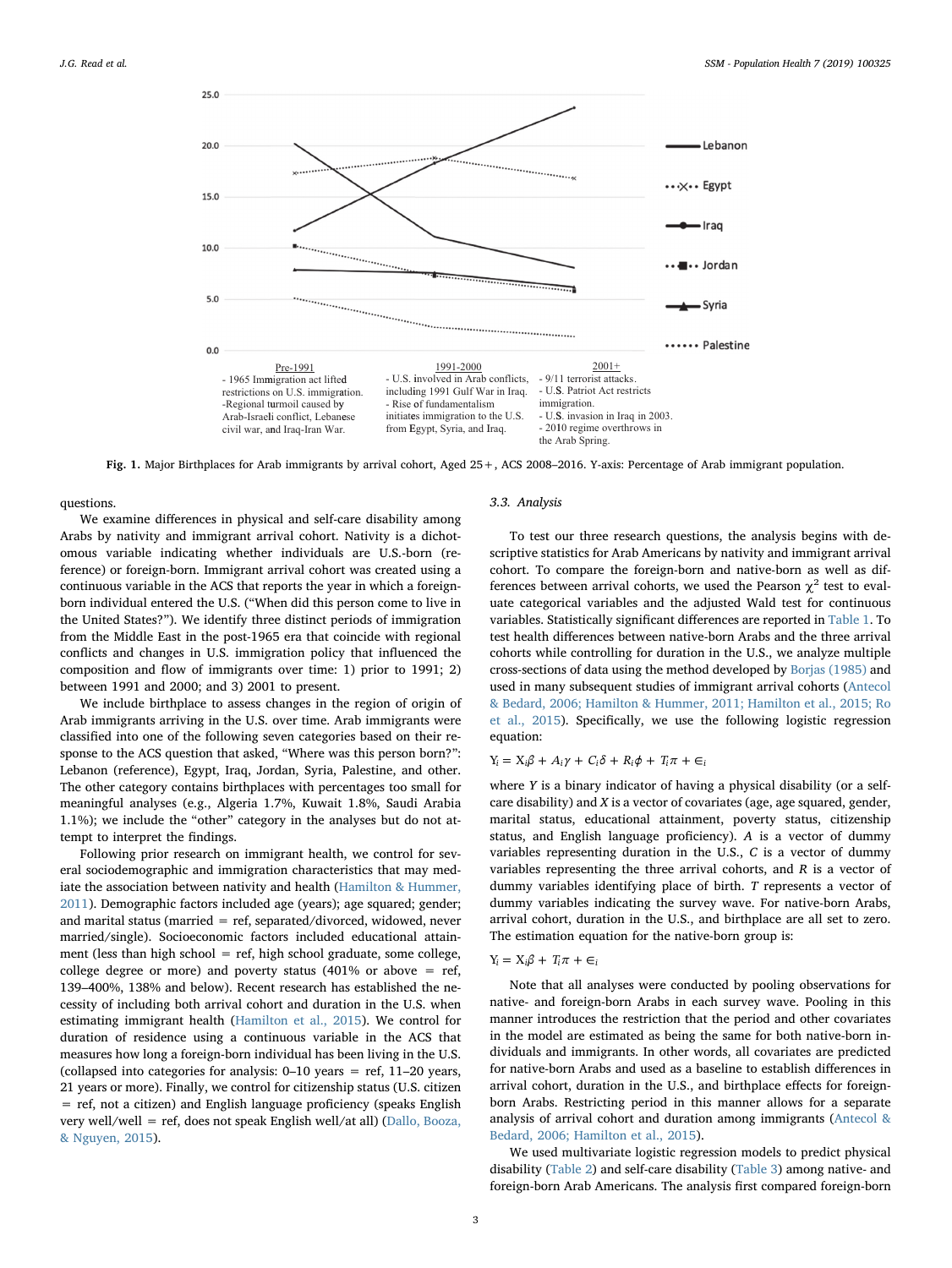#### <span id="page-3-0"></span>Table 1

Descriptive statistics for non-hispanic Arab Americans by nativity and arrival cohort, aged 40+ (n = 49,867).

|                                    | Native-born       | Foreign-born      | Foreign-born by arrival cohort |                     |                            |
|------------------------------------|-------------------|-------------------|--------------------------------|---------------------|----------------------------|
|                                    |                   |                   | Pre-1991                       | 1991-2000           | $2001 +$                   |
|                                    | $(n = 16,826), %$ | $(n = 33,041), %$ | $(n = 18,980), %$              | $(n = 7786), %$     | $(n = 6275), %$            |
| <b>Health indicators</b>           |                   |                   |                                |                     |                            |
| Physical disability                | 10.8              | 11.5              | $12.1^{a, b}$                  | $9.5^{a,d}$         | 12.3 <sup>a</sup>          |
| Self-care disability               | 4.4               | $5.7***$          | $6.0^{a,b}$                    | 4.4 $d$             | 6.2 <sup>a</sup>           |
| Demographic characteristics        |                   |                   |                                |                     |                            |
| Age, mean (SD)                     | 57.9 (13.1)       | 55.1 (11.7)***    | 57.8 $(11.7)$ b,c              | 51.5 (10.7) $a,d$   | 52.8 $(11.3)$ <sup>a</sup> |
| Female                             | 50.6              | 43.0***           | 39.3 a, b, c                   | 44.9 <sup>d</sup>   | 49.8 $a$                   |
| Marital status                     |                   |                   |                                |                     |                            |
| Married                            | 62.1              | 73.5***           | 73.5 $a, b, c$                 | 78.0 <sup>a</sup>   | 77.8 <sup>a</sup>          |
| Separated/divorced                 | 17.2              | $12.1***$         | 12.1 <sup>a, b, c</sup>        | 9.7 <sup>a, d</sup> | 6.9 <sup>a</sup>           |
| Widowed                            | 8.2               | 8.5               | $8.5^{a, b}$                   | 6.3 <sup>a, d</sup> | 9.4 <sup>a</sup>           |
| Never married/single               | 12.5              | $5.9***$          | 5.9 <sup>a</sup>               | $6.0^{a, d}$        | 6.0 <sup>a</sup>           |
| Socioeconomic characteristics      |                   |                   |                                |                     |                            |
| Education                          |                   |                   |                                |                     |                            |
| Less than high school              | 4.8               | 19.9***           | $17.5^{a, b, c}$               | $20.6^{a, d}$       | 24.7 <sup>a</sup>          |
| High school graduate               | 21.5              | $20.0**$          | $18.7$ <sup>a, b, c</sup>      | 20.7                | 22.2                       |
| Some college                       | 28.5              | $19.8***$         | $21.8$ a, b, c                 | $18.2^{a, d}$       | 16.7 <sup>a</sup>          |
| College degree or more             | 45.3              | 40.4 ***          | 42.0 $a, c$                    | 40.4 $a, d$         | 36.4 <sup>a</sup>          |
| Poverty                            |                   |                   |                                |                     |                            |
| 401% or above                      | 55.2              | $34.7***$         | 44.0 a, b, c                   | 29.6 $a, d$         | $18.1$ <sup>a</sup>        |
| 139-400%                           | 31.6              | 35.2***           | 34.3 $a, b$                    | 38.1 $a, d$         | 34.0 $a$                   |
| 138% or below                      | 13.3              | $30.1***$         | $21.7$ <sup>a, b, c</sup>      | 32.3 $a, d$         | 47.9 $a$                   |
| <b>Immigration</b> characteristics |                   |                   |                                |                     |                            |
| Birthplace                         |                   |                   |                                |                     |                            |
| Lebanon                            | ۰                 | 16.0              | $20.5$ $b, c$                  | 11.5 <sup>d</sup>   | 10.2                       |
| Egypt                              |                   | 18.9              | 17.8 <sup>b</sup>              | 21.4 <sup>d</sup>   | 18.7                       |
| Iraq                               |                   | 17.8              | $11.8$ $^{\mathrm{b,~c}}$      | 19.2 <sup>d</sup>   | 30.6                       |
| Jordan                             |                   | 8.5               | $10.5^{b, c}$                  | 7.1 <sup>d</sup>    | 5.2                        |
| Syria                              |                   | 7.93              | 8.1                            | 8.0                 | 7.4                        |
| Palestine                          | ۰                 | 3.5               | 5.0 <sup>b, c</sup>            | 2.3 <sup>d</sup>    | 1.0                        |
| Duration in U.S.                   |                   |                   |                                |                     |                            |
| $0-10$ years                       | -                 | 20.2              | $\qquad \qquad -$              | 5.61                | 85.07                      |
| $11-20$ years                      |                   | 24.0              | 3.13                           | 77.34               | 14.93                      |
| $21 + \text{years}$                |                   | 55.8              | 96.87                          | 17.05               | $\overline{\phantom{0}}$   |
| Limited English proficiency        |                   | 19.7              | 9.8 $a, b, c$                  | $20.2^{a, d}$       | 42.9 $a$                   |
| Not a U.S. citizen                 |                   | 24.5              | $8.0$ $^{\rm b,~c}$            | 21.9 <sup>d</sup>   | 67.2                       |

Data: ACS 2008–2016.

Note: Sample sizes are unweighted. Estimates are weighted. SD = standard deviation. Additional Arab countries of birth had cell sizes too small for meaningful analyses. We include them in the models in an "other" category but do not attempt to interpret the results.

Statistically significant differences between native-born and foreign-born Arabs at \*p < 0.05, \*\*p < 0.01, and \*\*\*p  $\leq 0.001$ .

<span id="page-3-1"></span><sup>a</sup> = Statistically significant difference at p  $\leq 0.05$  ( $\chi^2$  or Wald test) between the native-born and the arrival cohort.<br><sup>b</sup> = between < 1991 cohort and 1991–2000 cohort.

<span id="page-3-2"></span>

 $=$  between  $<$  1991 cohort and 2001 + cohort.

<span id="page-3-3"></span> $=$  between 1991–2000 cohort and 2001 + cohort.

Arab Americans to native-born Arab Americans (Models 1 through 3) and then examined the extent to which there was variation among the foreign-born by immigrant arrival cohort (Models 4 through 6). We sequentially added three blocks of covariates (demographic, socioeconomic, and immigration characteristics) as a means to determine if certain factors were more useful in explaining observed differences in disability. The Bayesian information criterion method (BIC) was used for model selection. The first model included demographic characteristics (age, age-squared, sex, and marital status), the second added socioeconomic variables (education and poverty), and the third model added immigration characteristics (birthplace, English language proficiency, citizenship status, and duration in the U.S.). All models control for survey year. The results from the logistic regression equations are presented as odds ratios (OR) with 95% confidence intervals (CI) in [Tables 2 and 3,](#page-4-0) and as predicted probabilities in [Figs. 2 and 3.](#page-5-1) All analyses were conducted using Stata 15.1 ([StataCorp, 2017\)](#page-8-15) and include sample weights provided by the ACS to make the estimates representative of the U.S. population.

#### 4. Results

In [Table 1,](#page-3-0) unadjusted estimates for physical and self-care disability were slightly higher for foreign-born Arab Americans (11.5% and 5.7%, respectively) relative to the native-born (10.8% and 4.4%). Disability among the foreign-born further varied by immigrant arrival cohort with the pre-1991 and post-2001 cohorts having significantly higher estimates than the native-born for physical (12.1% and 12.3%, respectively) and self-care (6.0% and 6.2%, respectively) disability. The middle cohort (1991–2000) had slightly lower rates of physical disability (9.5%) but did not differ statistically from the native-born with respect to self-care disability (4.4%).

There was also variability in the sociodemographic composition of the cohorts that was masked when aggregated into the foreign-born category. Compared to the later two arrival cohorts, the earliest cohort (pre-1991) was older (mean age of 57.8), had slightly higher levels of educational attainment (42.0% had a college degree or more), lower rates of poverty (21.7%), and higher rates of English language proficiency (90.2%). The majority of this cohort were U.S. citizens (92.0%) who had immigrated from Lebanon (20.5%) and Egypt (17.8%), with smaller numbers coming from Iraq (11.8%), Jordan (10.5%) and Syria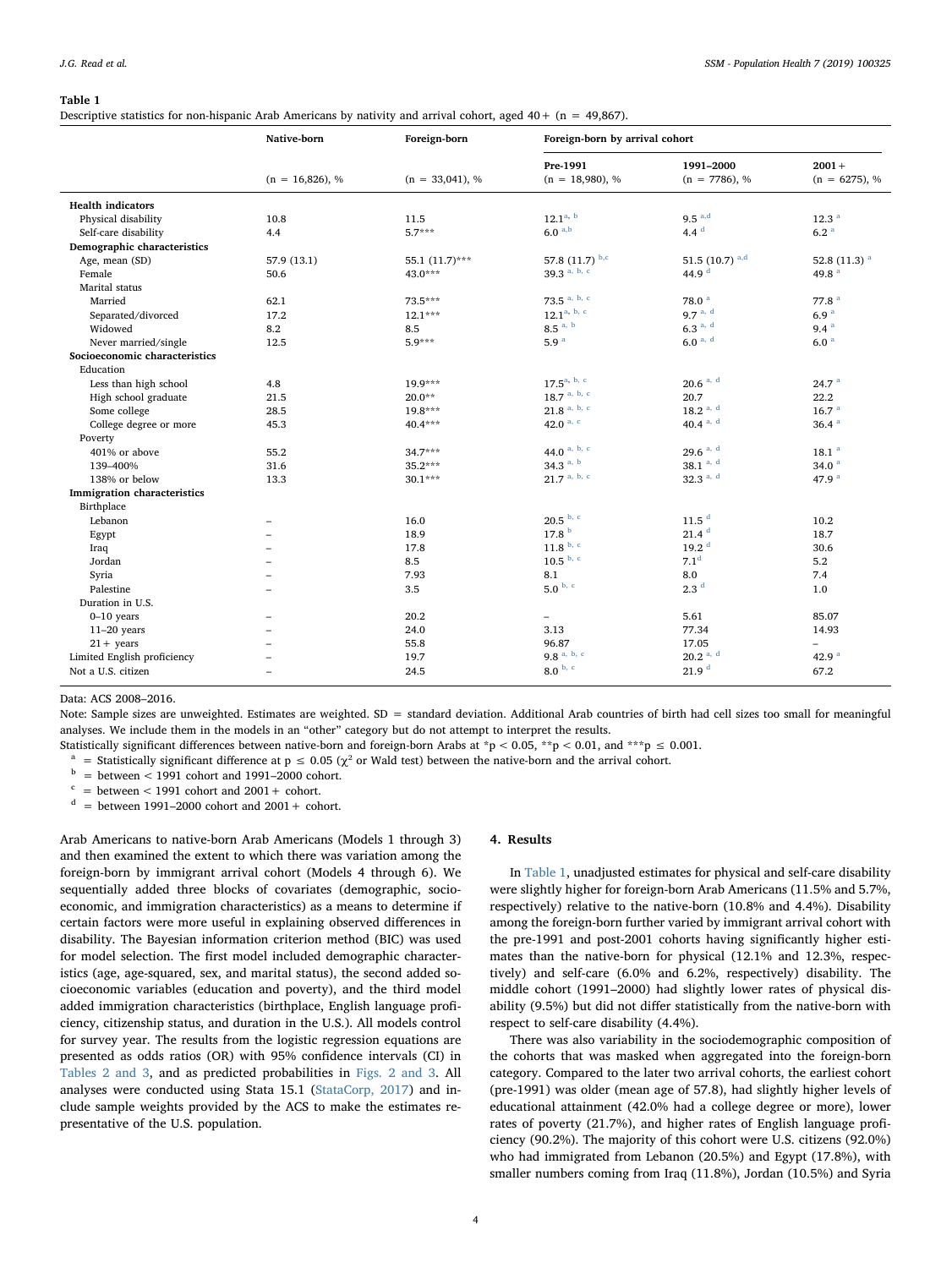#### <span id="page-4-0"></span>Table 2

Odds ratios of physical disability by nativity and immigrant arrival cohort among Arab Americans Aged  $40 + (n = 49,867)$ .

|                                                                                          | Model 1<br>OR (95% CI)    | Model 2<br>OR (95% CI)    | Model 3<br>OR (95% CI)    | Model 4<br>OR (95% CI)                                                           | Model 5<br>OR (95% CI)                                        | Model 6<br>OR (95% CI)                                           |
|------------------------------------------------------------------------------------------|---------------------------|---------------------------|---------------------------|----------------------------------------------------------------------------------|---------------------------------------------------------------|------------------------------------------------------------------|
| Nativity (Native-born) <sup>a</sup><br>Foreign-born Arab<br>Arrival cohort (Native-born) | $1.55$ (1.42, 1.68)***    | $1.10$ (1.00, 1.21)*      | $0.70$ (0.56, 0.89)**     |                                                                                  |                                                               |                                                                  |
| Foreign-born, $<$ 1991<br>Foreign-born, 1991-2000<br>Foreign-born, $2001 +$              |                           |                           |                           | $1.38$ $(1.26, 1.51)$ ***<br>$1.67$ (1.47, 1.89)***<br>$2.04$ (1.79, $2.31$ )*** | 1.10(1.001.21)<br>1.05(0.92, 1.21)<br>$1.15$ $(1.00, 1.33)$ * | 0.97(0.64, 1.48)<br>0.77(0.54, 1.09)<br>$0.68$ $(0.54, 0.87)$ ** |
| Education $(<$ HS)                                                                       |                           |                           |                           |                                                                                  |                                                               |                                                                  |
| High school graduate                                                                     |                           | $0.70$ $(0.62, 0.78)$ *** | $0.77$ (0.68, 0.87)***    |                                                                                  | $0.70$ $(0.62, 0.78)$ ***                                     | $0.77$ (0.69, 0.87)***                                           |
| Some college                                                                             |                           | $0.61(0.54, 0.68)$ ***    | $0.69$ $(0.61, 0.79)$ *** |                                                                                  | $0.61$ (0.54, 0.68)***                                        | $0.69$ (0.61, 0.79)***                                           |
| College degree or more                                                                   |                           | $0.40$ (0.36, 0.46)***    | $0.46$ (0.40, 0.52)***    |                                                                                  | $0.40$ (0.36, 0.45)***                                        | $0.46$ (0.40, 0.52)***                                           |
| Poverty (401% or more)                                                                   |                           |                           |                           |                                                                                  |                                                               |                                                                  |
| 139-400%                                                                                 |                           | $1.74$ (1.57, 1.92)***    | $1.71$ (1.54, 1.89)***    |                                                                                  | $1.73$ (1.57, 1.92)***                                        | $1.71$ (1.55, 1.90)***                                           |
| 138% or below                                                                            |                           | $3.19$ (2.86, 3.56)***    | $2.97$ (2.65, 3.32)***    |                                                                                  | $3.18$ (2.84, 3.55)***                                        | $2.98$ (2.66, 3.34)***                                           |
| Birthplace (Lebanon)                                                                     |                           |                           |                           |                                                                                  |                                                               |                                                                  |
| Egypt                                                                                    |                           |                           | $1.50$ (1.26, 1.79)***    |                                                                                  |                                                               | $1.51$ $(1.27, 1.80)$ ***                                        |
| Iraq                                                                                     |                           |                           | $1.82$ (1.54, 2.14)***    |                                                                                  |                                                               | $1.84$ (1.56, 2.17)***                                           |
| Jordan                                                                                   |                           |                           | $1.48$ (1.19, 1.85)**     |                                                                                  |                                                               | $1.48$ (1.19, 1.85)**                                            |
| Syria                                                                                    |                           |                           | 1.00(0.80, 1.23)          |                                                                                  |                                                               | 1.01(0.81, 1.25)                                                 |
| Palestine                                                                                |                           |                           | 1.27(0.99, 1.63)          |                                                                                  |                                                               | 1.26(0.98, 1.62)                                                 |
| Low English proficiency                                                                  |                           |                           | $1.69$ (1.49, 1.92)***    |                                                                                  |                                                               | $1.71$ (1.50, 1.94)***                                           |
| Not a U.S. citizen                                                                       |                           |                           | 0.88(0.75, 1.02)          |                                                                                  |                                                               | 0.88(0.76, 1.03)                                                 |
| Duration in U.S. $(< 10$ yrs)                                                            |                           |                           |                           |                                                                                  |                                                               |                                                                  |
| $11-20$ years                                                                            |                           |                           | 0.97(0.80, 1.17)          |                                                                                  |                                                               | 0.87(0.65, 1.17)                                                 |
| $21 + \text{years}$                                                                      |                           |                           | 1.15(0.96, 1.38)          |                                                                                  |                                                               | 0.84(0.57, 1.24)                                                 |
| Female                                                                                   | $1.35(1.25, 1.47)$ ***    | $1.21$ $(1.11, 1.31)$ *** | $1.16$ (1.06, 1.26)**     | $1.33$ $(1.22, 1.44)$ ***                                                        | $1.20(1.11, 1.31)$ ***                                        | $1.16$ (1.07, 1.26)**                                            |
| Age                                                                                      | $1.06$ (1.03, 1.09***     | $1.09$ (1.06, $1.12$ )*** | $1.07$ $(1.04, 1.10)$ *** | $1.07$ $(1.04, 1.10)$ ***                                                        | $1.09$ (1.06, $1.12$ )***                                     | $1.07$ (1.04, 1.10)***                                           |
| Age squared                                                                              | 1.00(1.00, 1.00)          | 1.00(1.00, 1.00)          | 1.00(1.00, 1.00)          | 1.00(1.00, 1.00)                                                                 | 1.00(1.00, 1.00)                                              | 1.00(1.00, 1.00)                                                 |
| Marital status (married)                                                                 |                           |                           |                           |                                                                                  |                                                               |                                                                  |
| Separated/divorced                                                                       | $1.90(1.70, 2.13)$ ***    | 1.64 (1.46 1.84)***       | $1.69$ (1.51, 1.90)***    | $1.96$ (1.75, 2.19)***                                                           | $1.64$ (1.46, 1.84)***                                        | $1.68$ (1.50, 1.89)***                                           |
| Widowed                                                                                  | $1.96$ (1.75, 2.21)***    | $1.62$ (1.43, 1.83)***    | $1.56$ (1.38, 1.76)***    | $1.93$ $(1.71, 2.17)$ ***                                                        | $1.61$ (1.43, 1.83)***                                        | 1.56 $(1.37, 1.76)$ ***                                          |
| Never married/single                                                                     | $1.87$ (1.60, 2.18)***    | $1.61$ (1.38, 1.89)***    | $1.62$ (1.38, 1.90)***    | $1.89(1.62, 2.20)$ ***                                                           | 1.62 (1.38, 1.89)***                                          | 1.61 (1.38, 1.89)***                                             |
| Survey year                                                                              | 1.00(0.98, 1.01)          | 1.00(0.98, 1.01)          | 0.99(0.98, 1.01)          | 1.00(0.98, 1.01)                                                                 | 1.00(0.98, 1.01)                                              | 1.00(0.98, 1.01)                                                 |
| Constant                                                                                 | $0.00$ $(0.00, 0.00)$ *** | $0.00$ $(0.00, 0.00)$ *** | $0.00$ $(0.00, 0.00)$ *** | $0.00$ $(0.00, 0.00)$ ***                                                        | $0.00$ $(0.00, 0.00)$ ***                                     | $0.00$ $(0.00, 0.00)$ ***                                        |
| <b>BIC</b>                                                                               | 3,201,066                 | 3,027,521                 | 2,996,082                 | 3,193,101                                                                        | 3,027,249                                                     | 2,995,196                                                        |

Data: ACS 2008–2016.

Note: Estimates are weighted. OR = odds ratio;  $CI =$  confidence interval.

<span id="page-4-1"></span><sup>a</sup> The reference category for the arrival cohort variables is different in Model 6 because of changes in model specification and the inclusion of duration of residence and country of birth. Native-born Arabs are the reference category for the arrival cohorts in Models 4 and 5. In Model 6, Lebanese immigrants who have resided in the U.S. for < 10 years are the reference category. To ease interpretation, we graph predicted probabilities in [Fig. 2](#page-5-1).

(8.1%). The second cohort likewise had high levels of educational attainment (40.4% had a college degree or more) but were more disadvantaged than the earlier cohort in terms of poverty rates (32.3%) and English language proficiency (79.8%). Three-fourths (78.1%) of this cohort were U.S. citizens, and Egypt (21.4%) and Iraq (19.2%) made up the largest sending countries, which coincided with sharp declines in those arriving from Lebanon (11.5%). The underprivileged status of the third and most recent arrival cohort  $(2001+)$  was particularly striking. One-fourth (24.7%) had less than a high school education, two-thirds (67.2%) lacked U.S. citizenship, nearly one-half (47.9%) were living in poverty, and 42.9% lacked English language proficiency. This cohort was also more heavily comprised of immigrants from Iraq (30.6%).

The descriptive results in [Table 1](#page-3-0) provide initial evidence that Arab immigrants do not enjoy a health advantage over the native-born and that health among the foreign-born further varies by arrival cohort. We next examine these questions in the multivariate context and test our third research question regarding the extent to which compositional differences in country of birth contributes to arrival cohorts patterns. [Table 2](#page-4-0) presents coefficients from logistic regression models that predicted the likelihood of physical disability (difficulty walking or climbing stairs) by nativity (models 1–3) and immigrant arrival cohort (models 4–6). As shown in Model 1, foreign-born Arab Americans had a higher odds of physical disability (OR = 1.55, 95% CI = 1.42, 1.58), net of controls for age, sex, and marital status. Adjustments for socioeconomic status (education and poverty) resulted in a lower but still

statistically significant elevated odds for physical disability (OR = 1.10, 95% CI = 1.00, 1.21). Model 3 examines whether birthplace is partially driving differences in disability among the foreign-born. The results in Model 3 show that compared to immigrants born in Lebanon, immigrants from all other birthplaces had significantly worse health, except for those from Syria and Palestine who did not differ statistically from those from Lebanon. Immigrants born in Iraq were particularly disadvantaged (OR =  $1.82$ , 95% CI = 1.54, 214). Also noteworthy in Model 3 was the negative health consequences associated with low English language proficiency (OR =  $1.69$ , 95% CI =  $1.49$ , 1.92).

When we disaggregated foreign-born Arabs into immigrant arrival cohorts (Models 4–6), we found that the later cohort  $(2001+)$  reported the highest odds of physical disability (OR = 2.04, 95% CI = 1.79, 2.31) relative to native-born Arab Americans (Model 4). The pre-1991 and 1991–2000 cohorts also had significantly higher odds of physical disability, but the size of the gap was smaller than the gap for the later cohort. Adjustments for socioeconomic status resulted in declines in the odds of a physical disability for both the first and middle cohort. Although both cohorts became statistically insignificant, the p-value for the earlier cohort is 0.06, suggesting that socioeconomic characteristics are only able to attenuate the higher odds of disability among this cohort. In contrast, the elevated odds of physical disability for the post-2001 cohort remained statistically significant even after adjustment for socioeconomic characteristics.

Since Model 6 aims to test the effect of duration and country of birth, the odds ratios for arrival cohort are difficult to interpret as the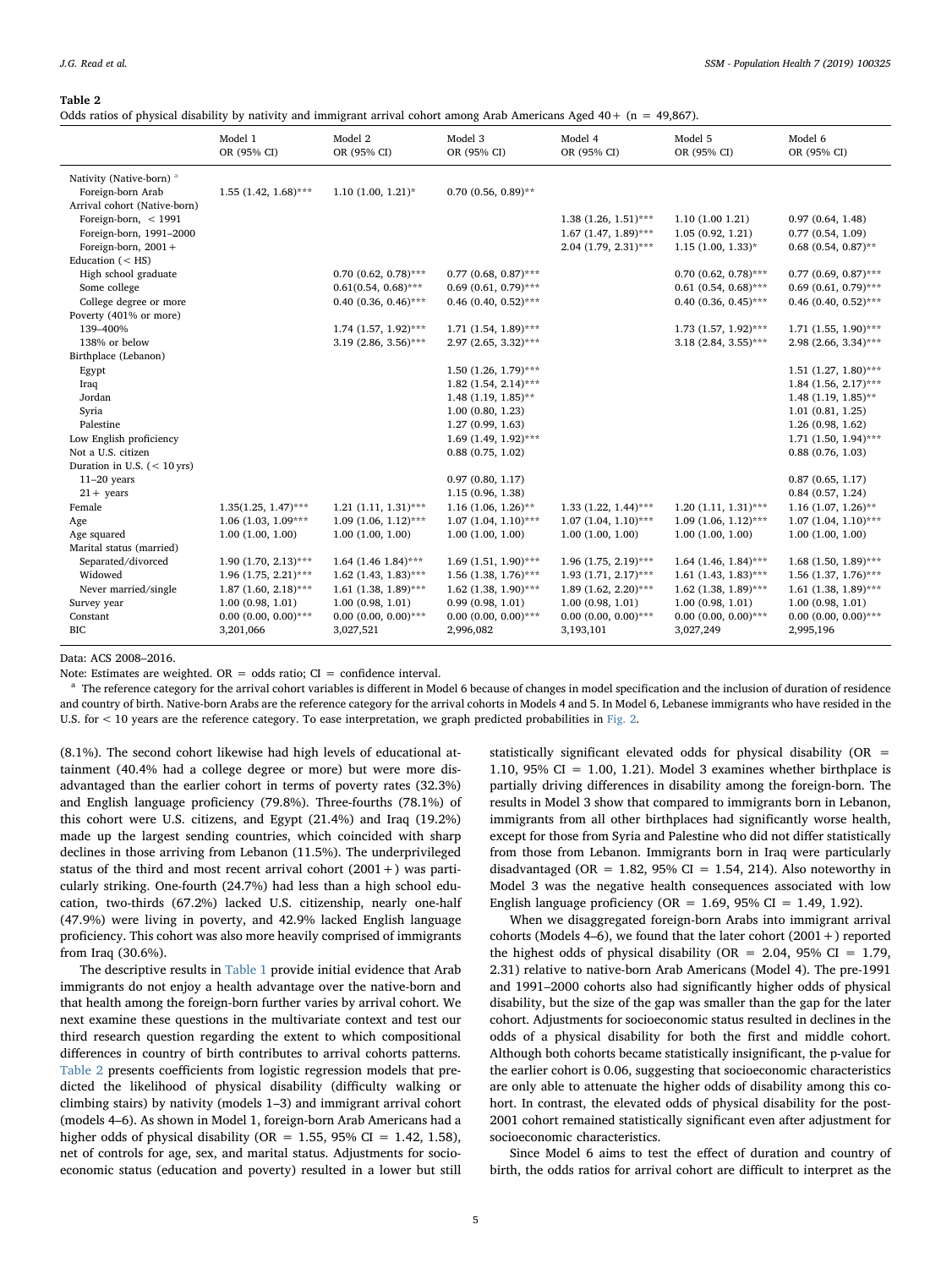### <span id="page-5-0"></span>Table 3

Odds ratios of self-care disability by nativity and immigrant arrival cohort among Arab Americans aged 40+ (n = 49,867).

|                                                                                          | Model 1<br>OR (95% CI)    | Model 2<br>OR (95% CI) | Model 3<br>OR (95% CI)    | Model 4<br>OR (95% CI)                                                      | Model 5<br>OR (95% CI)                                                     | Model 6<br>OR (95% CI)                                   |
|------------------------------------------------------------------------------------------|---------------------------|------------------------|---------------------------|-----------------------------------------------------------------------------|----------------------------------------------------------------------------|----------------------------------------------------------|
| Nativity (Native-born) <sup>a</sup><br>Foreign-born Arab<br>Arrival cohort (Native-born) | 2.12 (1.87, 2.39)***      | $1.49$ (1.30, 1.70)*** | $1.02$ $(0.73, 1.42)$     |                                                                             |                                                                            |                                                          |
| Foreign-born, $<$ 1991<br>Foreign-born, 1991-2000<br>Foreign-born, $2001 +$              |                           |                        |                           | $1.90$ $(1.67, 2.17)$ ***<br>2.19 (1.83, 2.62)***<br>$2.89(2.41, 3.45)$ *** | 1.49 $(1.29, 1.72)$ ***<br>$1.34$ (1.10, 1.63)**<br>$1.63$ (1.34, 1.99)*** | 1.05(0.60, 1.82)<br>0.87(0.55, 1.38)<br>1.01(0.72, 1.42) |
| Education $(<$ HS)                                                                       |                           |                        |                           |                                                                             |                                                                            |                                                          |
| High school graduate                                                                     |                           | $0.63$ (0.54, 0.74)*** | $0.74$ (0.63, 0.87)***    |                                                                             | $0.63$ $(0.54, 0.73)$ ***                                                  | $0.74$ (0.63, 0.87)***                                   |
| Some college                                                                             |                           | $0.54$ (0.45, 0.64)*** | $0.66$ (0.55, 0.79)***    |                                                                             | $0.54$ (0.45, 0.64)***                                                     | $0.66$ (0.55, 0.79)***                                   |
| College degree or more                                                                   |                           | $0.35(0.30, 0.41)$ *** | $0.44$ (0.37, 0.53)***    |                                                                             | $0.35$ (0.30, 0.41)***                                                     | $0.44$ (0.37, 0.53)***                                   |
| Poverty (401% or more)                                                                   |                           |                        |                           |                                                                             |                                                                            |                                                          |
| 139-400%                                                                                 |                           | $1.78$ (1.53, 2.07)*** | $1.75$ (1.50, 2.04)***    |                                                                             | $1.77$ (1.52, 2.07)***                                                     | $1.75$ (1.50, 2.04)***                                   |
| 138% or below                                                                            |                           | $3.13$ (2.67, 3.67)*** | $2.87$ (2.43, 3.38)***    |                                                                             | $3.11$ (2.65, 3.65)***                                                     | $2.88$ (2.44, 3.40)***                                   |
| Birthplace (Lebanon)                                                                     |                           |                        |                           |                                                                             |                                                                            |                                                          |
| Egypt                                                                                    |                           |                        | 1.12(0.87, 1.43)          |                                                                             |                                                                            | 1.12(0.88, 1.44)                                         |
| Iraq                                                                                     |                           |                        | $1.75$ (1.40, 2.18)***    |                                                                             |                                                                            | 1.76 (1.42, 2.20)***                                     |
| Jordan                                                                                   |                           |                        | 1.17(0.85, 1.61)          |                                                                             |                                                                            | 1.17(0.85, 1.61)                                         |
| Syria                                                                                    |                           |                        | 0.81(0.60, 1.10)          |                                                                             |                                                                            | 0.82(0.60, 1.11)                                         |
| Palestine                                                                                |                           |                        | 0.88(0.60, 1.30)          |                                                                             |                                                                            | 0.89(0.60, 1.31)                                         |
| Low English proficiency                                                                  |                           |                        | $1.94$ (1.64, 2.30)***    |                                                                             |                                                                            | $1.95$ (1.64, 2.31)***                                   |
| Not a U.S. citizen                                                                       |                           |                        | $0.81$ (0.67, 0.99)*      |                                                                             |                                                                            | $0.81$ (0.67, 0.99)*                                     |
| Duration in U.S. $(< 10$ yrs)                                                            |                           |                        |                           |                                                                             |                                                                            |                                                          |
| $11-20$ years                                                                            |                           |                        | 0.90(0.70, 1.15)          |                                                                             |                                                                            | $1.00$ $(0.70, 1.44)$                                    |
| $21 + \text{years}$                                                                      |                           |                        | 1.19 (0.94, 1.52)         |                                                                             |                                                                            | 1.17(0.70, 1.95)                                         |
| Female                                                                                   | $1.24$ (1.10, 1.39)***    | 1.07(0.95, 1.20)       | 1.01(0.90, 1.14)          | $1.21$ (1.08, 1.36)**                                                       | 1.06(0.95, 1.20)                                                           | 1.01(0.90, 1.14)                                         |
| Age                                                                                      | 0.98(0.94, 1.02)          | 1.00(0.96, 1.04)       | 0.97(0.94, 1.01)          | 0.99(0.95, 1.02)                                                            | 0.99(0.96, 1.03)                                                           | 0.97(0.94, 1.01)                                         |
| Age squared                                                                              | $1.00$ $(1.00, 1.00)$ *** | $1.00(1.00, 1.00)$ *** | $1.00(1.00, 1.00)$ ***    | $1.00(1.00, 1.00)$ ***                                                      | $1.00$ $(1.00, 1.00)$ ***                                                  | $1.00$ $(1.00, 1.00)$ ***                                |
| Marital status (married)                                                                 |                           |                        |                           |                                                                             |                                                                            |                                                          |
| Separated/divorced                                                                       | $1.81$ (1.53, 2.14)***    | $1.60$ (1.34, 1.90)*** | $1.66$ (1.40, 1.98)***    | $1.86$ (1.57, 2.20)***                                                      | $1.61$ (1.35, 1.91)***                                                     | 1.66 $(1.39, 1.98)$ ***                                  |
| Widowed                                                                                  | $1.87$ (1.61, 2.18)***    | $1.56$ (1.34, 1.83)*** | $1.50$ (1.28, 1.76)***    | $1.84$ (1.58, 2.14)***                                                      | $1.56$ (1.33, 1.83)***                                                     | $1.50$ (1.28, 1.76)***                                   |
| Never married/single                                                                     | 2.29 (1.87, 2.81)***      | $2.01$ (1.63, 2.48)*** | $2.00$ $(1.62, 2.47)$ *** | $2.32$ (1.89, 2.84)***                                                      | $2.01$ (1.63, 2.48)***                                                     | $2.00$ (1.62, 2.47)***                                   |
| Survey year                                                                              | 1.01(0.99, 1.03)          | 1.01(0.99, 1.03)       | 1.01(0.98, 1.03)          | 1.00(0.98, 1.02)                                                            | 1.01(0.99, 1.03)                                                           | 1.01(0.98, 1.03)                                         |
| Constant                                                                                 | $0.00$ (0.00, 0.01)***    | $0.00$ (0.00, 0.02)*** | $0.01$ (0.00, 0.03)***    | $0.00$ (0.00, 0.01)***                                                      | $0.00$ (0.00, 0.02)***                                                     | $0.01$ (0.00, 0.03)***                                   |
| <b>BIC</b>                                                                               | 1,852,915                 | 1,756,160              | 1,730,652                 | 1,848,126                                                                   | 1,755,456                                                                  | 1,730,270                                                |

Data: ACS 2008–2016.

Note: Estimates are weighted. OR = odds ratio; CI = confidence interval.

<span id="page-5-2"></span><span id="page-5-1"></span><sup>a</sup> The reference category for the arrival cohort variables is different in Model 6 because of changes in model specification and the inclusion of duration of residence and country of birth. Native-born Arabs are the reference category for the arrival cohorts in Models 4 and 5. In Model 6, Lebanese immigrants who have resided in the U.S. for < 10 years are the reference category. To ease interpretation, we graph predicted probabilities in [Fig. 3](#page-6-0).



Fig. 2. Predicted Probability of Physical Disability by Nativity and Immigrant Arrival Cohort. Note. Predicted probabilities derived from odds ratios in [Table 2.](#page-4-0) Legend: White: Model 5, Grey: Model 6.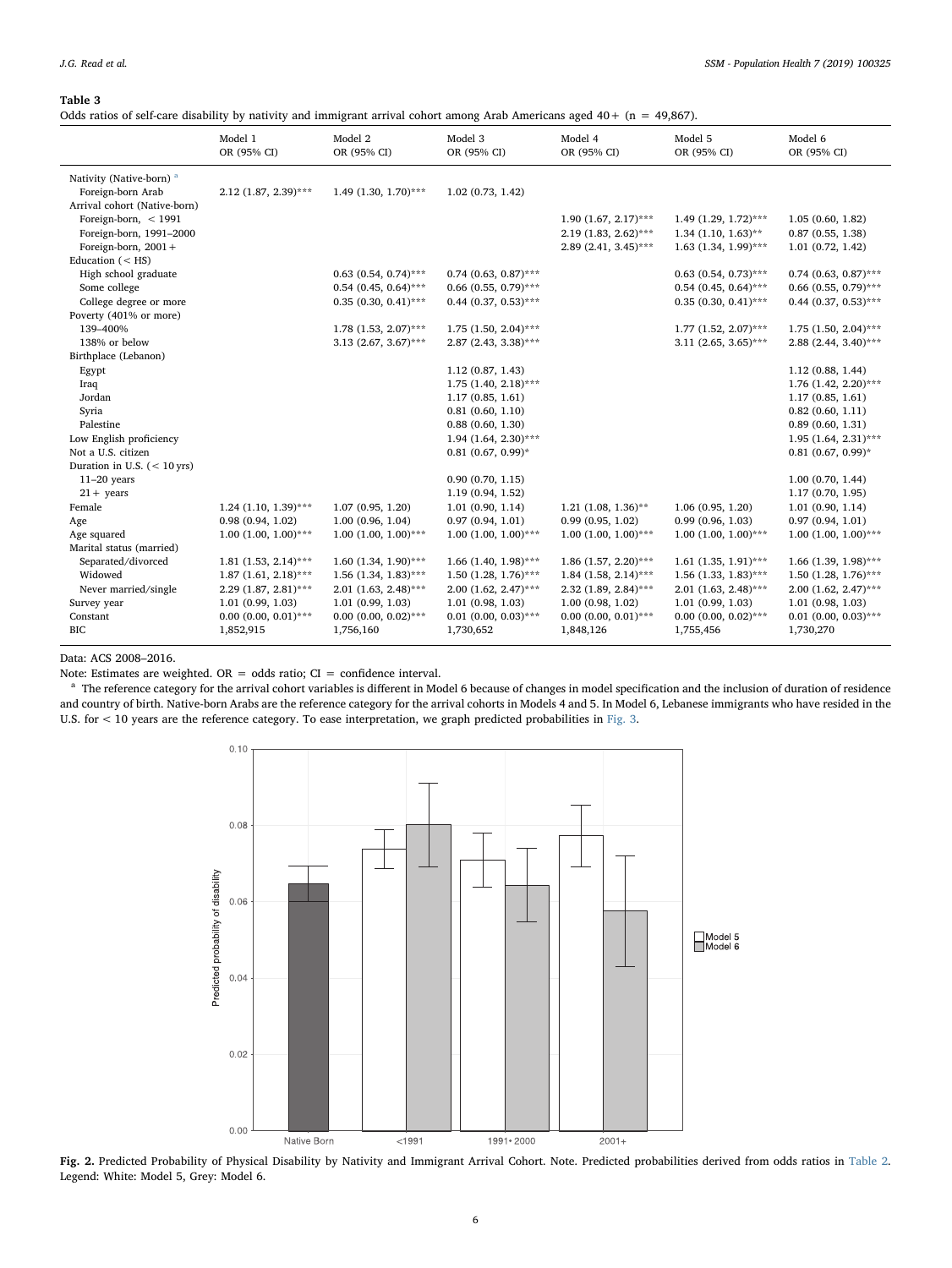<span id="page-6-0"></span>

Fig. 3. Predicted Probability of Self-Care Disability by Nativity and Immigrant Arrival Cohort. Note. Predicted probabilities derived from odds ratios in [Table 3.](#page-5-0) Legend: White: Model 5, Grey: Model 6.

reference categories for these variables change from native-born Arabs to Lebanese immigrants who have lived in the U.S. for 0–10 years. [Fig. 2](#page-5-1) eases interpretation by presenting predicted probabilities of physical disability from Models 5 and 6 before and after the inclusion of duration and country of birth (see Appendix A for margins and confidence intervals). As evidenced in [Fig. 2,](#page-5-1) the inclusion of these variables—particularly country of birth—altered predicted probabilities of physical disability among Arab immigrant arrival cohorts.<sup>[2](#page-6-1)</sup> The predicted probability of physical disability for the 1991–2000 cohort was reduced from 7.1% percent to 6.4% percent for the 1991–2000 cohort and from 7.7% to 5.8% for the  $2001 +$  cohort once we accounted for country of birth. Immigrants born in Iraq—and to a lesser extent Egypt and Jordan—had significantly higher odds of physical disability compared to immigrants born in Lebanon, while those born in Syria and Palestine did not differ from them. It is also important to note that immigrants arriving in the most recent cohort had the lowest levels of English language proficiency [\(Table 1\)](#page-3-0), which in turn was associated with a significantly higher odds of physical disability ( $OR = 1.71$ , 95%)  $CI = 1.50, 1.94$ .

[Table 3](#page-5-0) replicates the logistic regression modelling in [Table 2](#page-4-0) using self-care disability as the primary outcome (i.e., difficulty bathing or dressing). While the overall patterns are generally similar to those found for physical disability, there are some noteworthy findings in the models for nativity (Models 1–3) and immigrant arrival cohort (Models 4–6). First, the size of the foreign-born disadvantage was even larger for self-care disability than for physical disability, net of controls for age, gender, and marital status. This was true for each immigrant arrival cohort, with the most recent cohort  $(2001+)$  being the most disadvantaged relative to the native-born (OR = 2.89, 95% CI = 2.41, 3.45). As was the case for physical disability, adjustments for socioeconomic status attenuated the size of the gap but did not fully explain the elevated odds of self-care disability for any of the three cohorts (Model 5). To interpret the findings in Model 6, [Fig. 3](#page-6-0) graphs the predicted probabilities of self-care disability before and after the inclusion of duration and country of birth (see Appendix A for margins and confidence intervals). The predicted probability of disability for the 1991–2000 cohort declined from 2.8% to 2.5% and declined from 3.4% to 2.9% for the  $2001 +$  cohort. Changes in these predicted probabilities were related to one of the more striking findings in [Table 3,](#page-5-0) which was the significantly elevated odds of self-care disability for immigrants born in Iraq (OR =  $1.76$ , 95% CI =  $1.42$ , 2.20) but not for immigrants born in any other country relative to those born in Lebanon.

## 5. Discussion

This study used nationally-representative data to examine differences in physical and self-care disability among Arab Americans by nativity status and immigrant arrival cohort. We built on an emerging literature regarding the significance of arrival cohort and extended the traditional focus on racial/ethnic minorities to distinguish Arab Americans from their legal and historical classification as white ([Ajrouch & Antonucci, 2017\)](#page-7-12). Results from the analyses were both similar to and different from prior research and have implications for future studies on Arab Americans, specifically, and on immigration and health, more generally. First, foreign-born Arab Americans did not exhibit an immigrant health advantage, which stood in contrast to studies that find such a pattern among Hispanics [\(Hamilton et al., 2015\)](#page-8-5), blacks ([Elo et al., 2011\)](#page-7-1), and Asians [\(Mehta, Elo, Engelman, Lauderdale, &](#page-8-16) [Kestenbaum, 2016\)](#page-8-16). This finding contributes to a growing literature that challenges the applicability of the "epidemiologic paradox" to functional health outcomes [\(Hummer & Hayward, 2015; Mehta & Elo,](#page-8-17) [2012\)](#page-8-17). Further, it suggests that theoretical frameworks on immigrant health may not apply equally to immigrants from diverse world regions ([Reynolds et al., 2016\)](#page-8-4). Our results also mirrored prior studies that document poorer health among foreign-born Arab Americans relative to the native-born, but have not considered potential variation among arrival cohorts [\(Dallo et al., 2009, 2015; Dallo & Kindratt, 2016\)](#page-7-5).

To that end, we identified three critical periods of migration in the post-1965 era that shaped the composition of Arab immigrants and tested whether and how timing of arrival in the U.S. and country of birth contributed to the foreign-born disadvantage in disability. The analysis revealed a gradient in health among the cohorts that tracked

<span id="page-6-1"></span><sup>2</sup> In ancillary analysis, we entered country of birth and duration of U.S. residence separately in the model and found that country of birth is driving the change.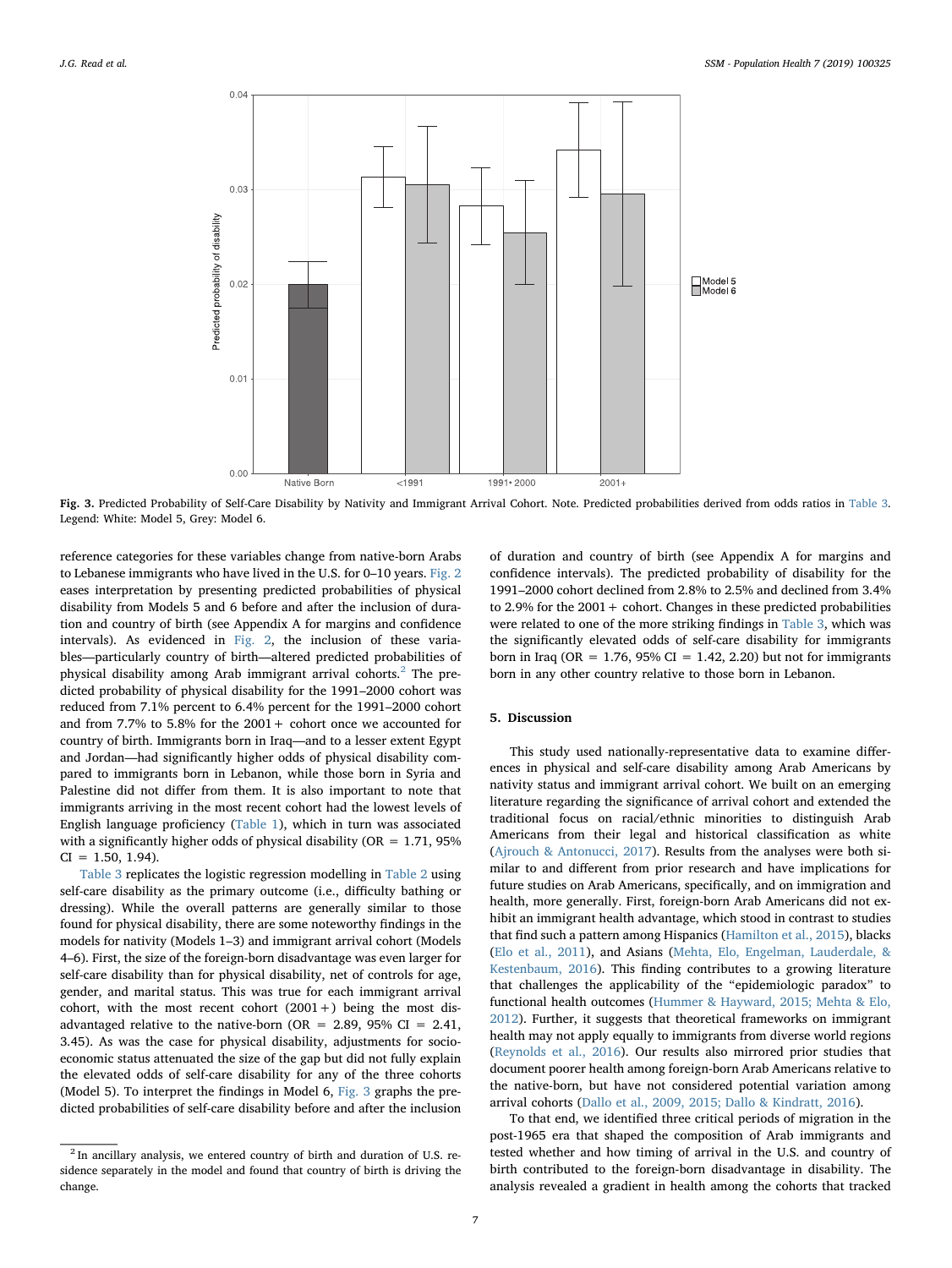with historical circumstances in the sending and receiving regions. The earliest arrival cohort (pre-1991) reported an elevated odds of both types of disabilities relative to the native born; adjustment for socioeconomic status largely explained this gap for physical, but not selfcare, disability. Immigrants arriving during this period constituted the first significant numbers of immigrants to arrive following a forty-year moratorium on immigrants from the Arab world [\(Abdelhady, 2014\)](#page-7-3). As such, the pre-1991 cohort built the ethnic communities from which later arrival cohorts could benefit. In other words, the earliest arrival cohort faced unique barriers to integrating and adapting to the host country, which may have limited their ability to achieve success ([Haboush & Barakat, 2014](#page-8-10)). The middle cohort (1991–2000) fared slightly worse than the first cohort in the initial model, but no longer differed on physical disability from the native-born after adjustments for covariates. A sizable portion of this group was arriving in the U.S. with disrupted education and employment histories that may have impeded functioning, yet they arrived to established Arab American communities, which may serve as a key resource to set them on a healthier path [\(Abraido-Lanza, Echeverria, & Florez, 2016\)](#page-7-13).

The third and most recent cohort (post-2001) reported the highest odds of disability, which diminished but remained significantly higher than native-born Arabs after adjustments for sociodemographic covariates. A larger proportion of immigrants in this group were coming as political refugees from Iraq ([Camarota, 2002; Foad, 2013; Mossaad,](#page-7-14) [2016\)](#page-7-14). Important to functional health is that the region experienced prolonged instability, that likely further influenced whether and what type of work was available, access to clean water, nutrition and medical care, and elevated exposure to toxins and environmental hazards [\(Levy](#page-8-11) [& Sidel, 2013\)](#page-8-11). These situations increased the likelihood of physical injuries that would compromise mobility. It also resulted in limited English language proficiency as a by-product of disrupted schooling. Lacking language proficiency can hinder participation in the host country, discourage activities that would strengthen social ties, and block access to the health care system ([DuBard & Gizlice, 2008; Read &](#page-7-15) [Smith, 2017](#page-7-15)).

Some potential limitations regarding this study should be noted. First, one member of the household typically responds to the ACS questionnaire on behalf of all other household members, which may result in inaccurate reporting for others. However, there is little reason to believe that inaccurate reporting would systematically vary by nativity or arrival cohort. Therefore, any potential bias that this might introduce should be distributed randomly across groups and not influence the main findings. Moreover, we benefit from the ACS in that it is one of the only nationally-representative datasets that allow us to disaggregate Arab Americans from their classification as white. Second, the perception of disability may be shaped by race, ethnicity, or culture, which, in turn, might influence how disability is reported in the ACS. This limitation is particularly problematic when attempting to compare different racial/ethnic immigrant groups to one another (e.g., Chinese and Mexican immigrants) [\(Read & Smith, 2017\)](#page-8-18), but may be less so in analysis that focuses on a particular group, such as Arab Americans. Third, although the analysis included covariates that are related to health status, data limitations prevented us from including other variables that might serve as mediators, such as refugee status, geographic locale, or health behaviors. While variation in these characteristics might have helped explain differences in disability outcomes relative to native-born Arabs, it would have done little to alter the fact that there was considerable variability among foreign-born Arabs in the first place. The strengths of this study, however, include the use of nationally representative data, which allow us to overcome bias associated with data based on Arab surnames ([Bergmans et al., 2014; Housey](#page-7-16) [et al., 2015\)](#page-7-16). Further, we capitalize on the ability to disaggregate the foreign-born into immigrant arrival cohorts. These elements help balance the limitations and offer new insight into factors related to immigrant health.

#### 6. Conclusions

This study demonstrated how immigration shapes the health of a population classified as white—an aggregate category that is typically used as a reference group for gauging U.S. racial/ethnic health disparities. We found that classifying Arabs as white masks heterogeneity in health and obscures complex migratory experiences that result in diversity among Arab Americans. Importantly, we found that the welldocumented healthy immigrant effect (i.e., foreign-born health advantage over the native-born) was less evident for immigrants who migrated during periods of strife and conflict. The most recent arrival cohort was heavily comprised of immigrants from Iraq, who experienced different sending and receiving contexts than earlier arrival cohorts. Ongoing instability throughout many parts of the Middle East will likely impact the composition and health of Arab immigrants arriving in the U.S. for many years to come. As more data become available, future research will need to continue examining the characteristics of immigrant arrivals cohorts to better specify the conditions that impact health.

### References

- <span id="page-7-3"></span>[Abdelhady, D. \(2014\). The sociopolitical history of Arabs in the United States: assimila](http://refhub.elsevier.com/S2352-8273(18)30263-5/sbref1)[tion, ethnicity, and global citizenship. In S. C. Nassar-McMillan, K. J. Ajrouch, & J.](http://refhub.elsevier.com/S2352-8273(18)30263-5/sbref1) Hakim-Larson (Eds.). [Biopsychosocial Perspectives on Arab Americans: Culture, devel](http://refhub.elsevier.com/S2352-8273(18)30263-5/sbref1)opment, and health (pp. 17–[43\). Boston, MA: Springer US](http://refhub.elsevier.com/S2352-8273(18)30263-5/sbref1).
- <span id="page-7-13"></span>[Abraido-Lanza, A. F., Echeverria, S. E., & Florez, K. R. \(2016\). Latino immigrants, ac](http://refhub.elsevier.com/S2352-8273(18)30263-5/sbref2)[culturation, and health: Promising new directions in research.](http://refhub.elsevier.com/S2352-8273(18)30263-5/sbref2) Annual Review of Public [Health, 37](http://refhub.elsevier.com/S2352-8273(18)30263-5/sbref2), 219–236.
- <span id="page-7-12"></span>[Ajrouch, K. J., & Antonucci, T. C. \(2017\). Social relations and health: Comparing](http://refhub.elsevier.com/S2352-8273(18)30263-5/sbref3) "Invisible" [Arab Americans to blacks and whites.](http://refhub.elsevier.com/S2352-8273(18)30263-5/sbref3) Society and Mental Health, 8(1), 84–[92](http://refhub.elsevier.com/S2352-8273(18)30263-5/sbref3).
- <span id="page-7-7"></span>[Almeida, J., Biello, K. B., Pedraza, F., Wintner, S., & Viruell-Fuentes, E. \(2016\). The as](http://refhub.elsevier.com/S2352-8273(18)30263-5/sbref4)[sociation between anti-immigrant policies and perceived discrimination among](http://refhub.elsevier.com/S2352-8273(18)30263-5/sbref4) [Latinos in the US: A multilevel analysis.](http://refhub.elsevier.com/S2352-8273(18)30263-5/sbref4) SSM - Population Health, 2, 897–903.
- <span id="page-7-4"></span>American Community Survey. (2010–2014). American Community Survey Five-Year Estimates, 2010–2014. Retrieved from 〈<https://usa.ipums.org/usa/index.shtml>〉.
- <span id="page-7-11"></span>[Antecol, H., & Bedard, K. \(2006\). Unhealthy assimilation: Why do immigrants converge to](http://refhub.elsevier.com/S2352-8273(18)30263-5/sbref5) [American health status levels?](http://refhub.elsevier.com/S2352-8273(18)30263-5/sbref5) Demography, 43(2), 337–360.
- <span id="page-7-8"></span>Asi, M., & Beaulieu, D. (2013). Arab households in the United States: 2006–2010. Retrieved from Washington, D.C.:  $\langle$ [https://www2.census.gov/library/publications/](https://www2.census.gov/library/publications/2013/acs/acsbr10-20.pdf) [2013/acs/acsbr10-20.pdf](https://www2.census.gov/library/publications/2013/acs/acsbr10-20.pdf)〉.
- <span id="page-7-2"></span>Auclair, G., & Batalova, J. (2013). Middle Eastern and North African Immigrants in the United States. Retrieved from Available online at: 〈[http://www.migrationpolicy.org/](http://www.migrationpolicy.org/article/middle-eastern-and-north-african-immigrants-united-states-0) [article/middle-eastern-and-north-african-immigrants-united-states-0](http://www.migrationpolicy.org/article/middle-eastern-and-north-african-immigrants-united-states-0)〉.
- <span id="page-7-0"></span>[Bakhtiari, E. \(2018\). Immigrant health trajectories in historical context: Insights from](http://refhub.elsevier.com/S2352-8273(18)30263-5/sbref6) [European immigrant childhood mortality in 1910.](http://refhub.elsevier.com/S2352-8273(18)30263-5/sbref6) SSM - Population Health, 5, 138–[146](http://refhub.elsevier.com/S2352-8273(18)30263-5/sbref6).
- <span id="page-7-16"></span>[Bergmans, R., Soliman, A. S., Ruterbusch, J., Meza, R., Hirko, K., Gra](http://refhub.elsevier.com/S2352-8273(18)30263-5/sbref7)ff, J., & Schwartz, K. [\(2014\). Cancer incidence among Arab Americans in California, Detroit, and New](http://refhub.elsevier.com/S2352-8273(18)30263-5/sbref7) Jersey SEER registries. [American Journal of Public Health, 104](http://refhub.elsevier.com/S2352-8273(18)30263-5/sbref7)(6), e83–e91.
- <span id="page-7-10"></span>[Borjas, G. J. \(1985\). Assimilation, changes in cohort quality, and the earnings of im](http://refhub.elsevier.com/S2352-8273(18)30263-5/sbref8)migrants. [Journal of Labor Economics, 3](http://refhub.elsevier.com/S2352-8273(18)30263-5/sbref8)(4), 463–489.
- Brittingham, A., & de la Cruz, G.P. (2005). We the people of Arab ancestry in the United States: Census 2000 Special Reports. Retrieved from Available online at: 〈[https://](https://www.census.gov/prod/2005pubs/censr-21.pdf) [www.census.gov/prod/2005pubs/censr-21.pdf](https://www.census.gov/prod/2005pubs/censr-21.pdf)〉.
- <span id="page-7-14"></span>[Camarota, S. A. \(2002\). Immigrants from the Middle East: A pro](http://refhub.elsevier.com/S2352-8273(18)30263-5/sbref9)file of the Foreign-born US Population from Pakistan to Morocco. [The Journal of Social, Political, and Economic](http://refhub.elsevier.com/S2352-8273(18)30263-5/sbref9) [Studies, 27](http://refhub.elsevier.com/S2352-8273(18)30263-5/sbref9)(3), 315–340.
- Cumoletti, M., & Batalova, J. (2018). Middle Eastern and North African Immigrants in the United States.
- <span id="page-7-5"></span>[Dallo, F. J., Al Snih, S., & Ajrouch, K. J. \(2009\). Prevalence of disability among US- and](http://refhub.elsevier.com/S2352-8273(18)30263-5/sbref10) [foreign-born Arab Americans: Results from the 2000 US Census.](http://refhub.elsevier.com/S2352-8273(18)30263-5/sbref10) Gerontology, 55(2), 153–[161](http://refhub.elsevier.com/S2352-8273(18)30263-5/sbref10).
- <span id="page-7-9"></span>[Dallo, F. J., Booza, J., & Nguyen, N. D. \(2015\). Functional limitations and nativity status](http://refhub.elsevier.com/S2352-8273(18)30263-5/sbref11) [among older Arab, Asian, black, Hispanic, and white Americans.](http://refhub.elsevier.com/S2352-8273(18)30263-5/sbref11) Journal of Immigrant [and Minority Health, 17](http://refhub.elsevier.com/S2352-8273(18)30263-5/sbref11)(2), 535–542.
- <span id="page-7-6"></span>Dallo, F. J., & Kindratt, T. B. (2016). Disparities in chronic disease prevalence among nonhispanic whites: Heterogeneity among foreign-born Arab and European Americans. Journal of Racial and Ethnic Health Disparities, 3(4), 590–598. [https://doi.org/10.](https://doi.org/10.1007/s40615-015-0178-8) [1007/s40615-015-0178-8](https://doi.org/10.1007/s40615-015-0178-8).
- de la Cruz, G.P., & Brittingham, A. (2003). The Arab population: 2000 census 2000 Brief. Retrieved from Available online at: 〈[https://www.census.gov/prod/2003pubs/](https://www.census.gov/prod/2003pubs/c2kbr-23.pdf) [c2kbr-23.pdf](https://www.census.gov/prod/2003pubs/c2kbr-23.pdf)〉.
- <span id="page-7-15"></span>[DuBard, C. A., & Gizlice, Z. \(2008\). Language spoken and di](http://refhub.elsevier.com/S2352-8273(18)30263-5/sbref13)fferences in health status, [access to care, and receipt of preventive services among US Hispanics.](http://refhub.elsevier.com/S2352-8273(18)30263-5/sbref13) American [Journal of Public Health, 98](http://refhub.elsevier.com/S2352-8273(18)30263-5/sbref13)(11), 2021–2028.
- <span id="page-7-1"></span>[Elo, I. T., Mehta, N. K., & Huang, C. \(2011\). Disability among native-born and foreign](http://refhub.elsevier.com/S2352-8273(18)30263-5/sbref14)[born blacks in the United States.](http://refhub.elsevier.com/S2352-8273(18)30263-5/sbref14) Demography, 48(1), 241–265.